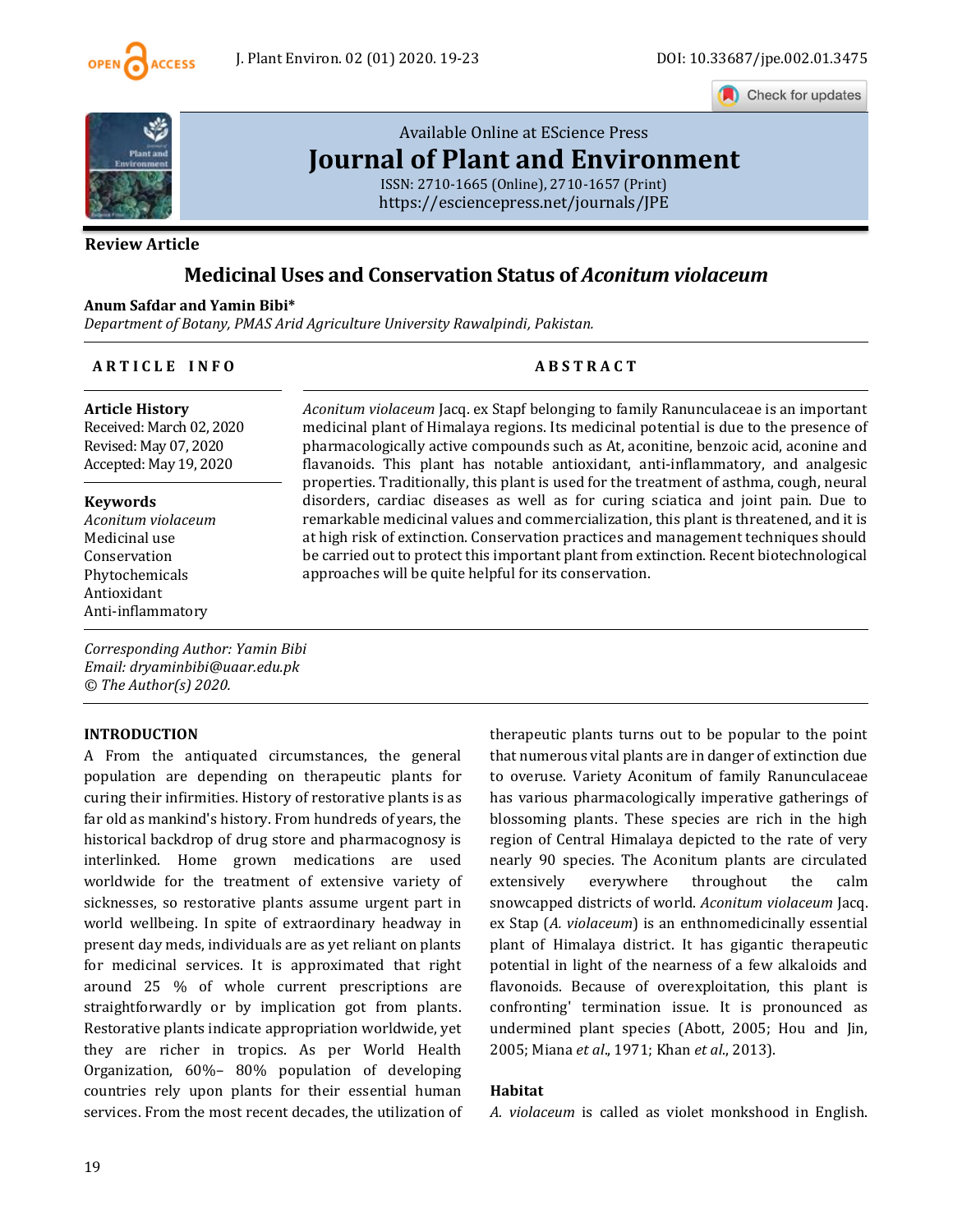Mithatelia, Telikachnag and Tilla in Hindi. This plant demonstrates wide distribution on elevated fields of Central Himalaya. This species develops in rhododendron woods edges, icy riverine woodland fringe and rough sodden territories, open verdant elevated slants, shady damp snowcapped inclines, high dry scour, wet rocks, Quercus-Abies timberland outskirts and combined with Carex nubigena-Kobresia duthiei groups. It develops on inclines in an elevation scope of 3600– 4800 m. It has an age length of one year (Yadav and Verma, 2010).

## **Taxonomic Description**

*Aconitum violaceum* belongs to family Ranunculaceae. Plant species is a little herb and its paired tubers with 1– 1.5 m in stature which bears thick spike of numerous dull or light blue blossoms. Stem (tallness of 10– 30 cm), is glabrous (bushy). Leaves with long petioles are available in type of a thick bunch close to the base and barely at any point similarly spread over the entire length, intense or sub-heartless tip, glabrous. Size of upper leaves is highly lessened. Inflorescence is thick and raceme is straightforward. Sepals are pubescent, violet, once in a while blue or yellowish green with blue veins. Petals (nectaries) are bushy with truncate recurved lips and hood is gibbous dorsally. Filaments are bristly in the upper however winged in the lower part and these wings end in small teeth (Narayana *et al*., 2001).



Figure 1. *Aconitum violaceum* Jacq. ex Stapf.

#### **Active Constituents**

*A. violaceum* contains tisane and indaconitine. Both can be essentially separated from each other. It additionally contains diterpenes, flavonoids, unsaturated fats, aconitine, indaconitine and polysaccharide, for example, starch. The restorative properties of this plant are ascribed because of the nearness of aconine, benzoicacid, sparteine, tannins, and tars. The roots contain 4.3 % indaconitine, aconitic corrosive and starch (Miana *et al*., 1971; Braca *et al*., 2003).

#### **Biotechnological Approach**

Present day biotechnological methods have been utilized

to assess the impacts of various development controllers on aberrant shoot organogenesis and extraordinary auxiliary metabolite creation in *A. violaceum*. Callus culture and section chromatography are used for this reason. Plant development controllers, for example, 2, 4 dichlorophenoxyacetic corrosive (2,4-D) and kinetin improve the recurrence of callus generation for circuitous recovery. 6-Benzyl aminopurine uncovered noteworthy impacts advancing shoot recovery and a critical auxiliary metabolite generation. Cytokines are development factor and they additionally indicate fixation subordinate impacts of optional metabolite generation. Besides, auxin-cytokine communications additionally improve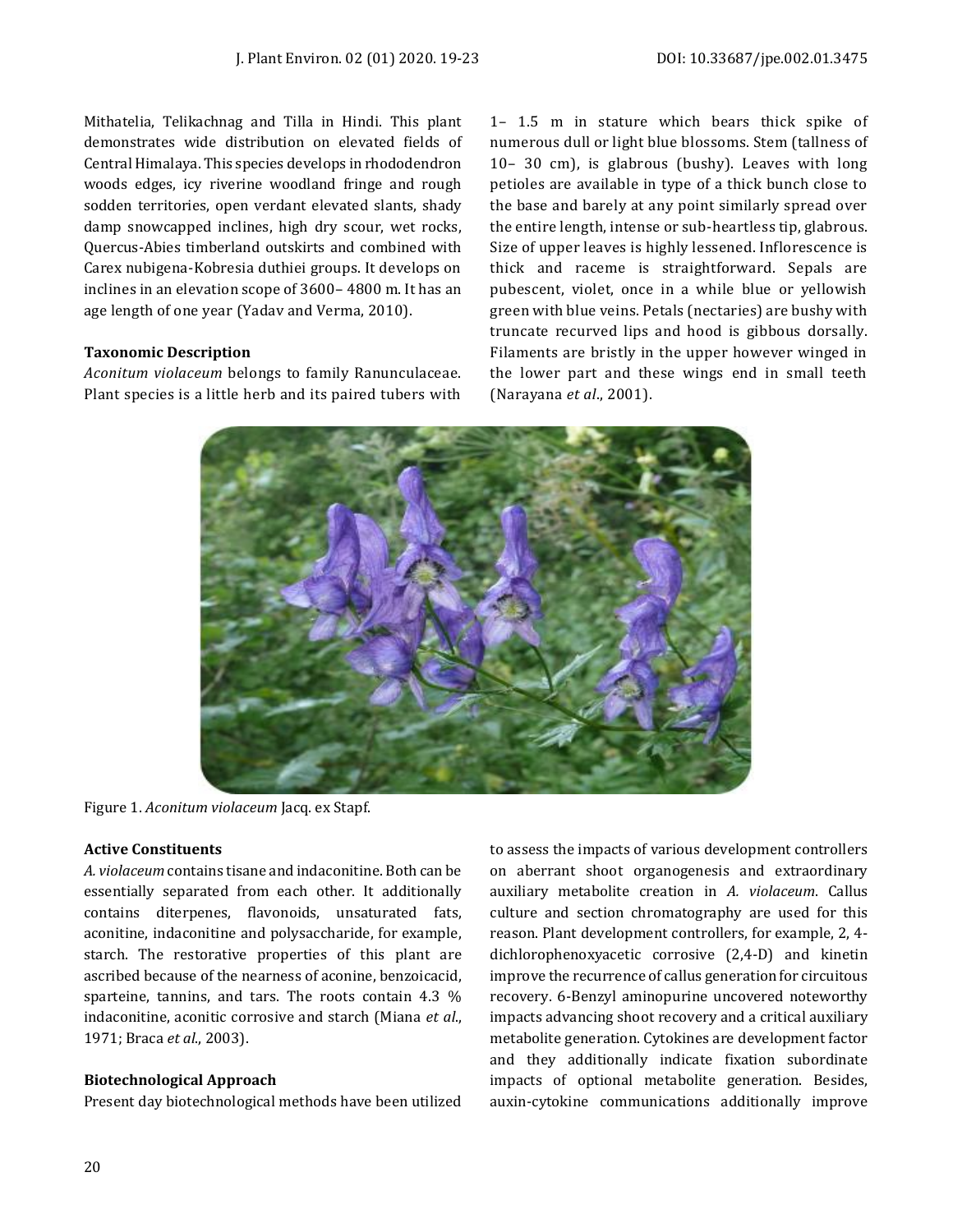roundabout shoot recovery and the manufacture of optional metabolites (Rawat *et al*., 2013).

## **Medicinal uses**

Distinctive ethnic gatherings, for example, Darmese, Martolia and Bhotiasand Johares of Himalayan locale use Aconitum pecies for the treatment of asthma, neuraldisorders, hack and incendiary and cardiovascular ailments. Numerous types of Aconitum which are local to Europe subcontinent have been conceivably used to cure neuralgia, antiulcer, gout, stiffness, and cardiovascular disappointments. *A. violaceum* has wealthy auxiliary metabolites presented with captivating natural exercises because of the nearness of C19 and C20 diterpenoid, alkaloid, flavanol, kaempferol, acylated flavanol glycosides and glycosides of quercetin (Khan *et al*., 2013). Rough concentrates of underground parts of the plant procure pain relieving and antipyretic properties and are customarily answered to cure renal pain allergy, high fever, stiffness, wounds, bubbles, and edema. Because of clean properties, this plant is very helpful in the treatment of scorpion and snake nibbles. The plant remove can possibly cure stomach related disarranges including aggravation of the digestive organs, infectious diseases, and scatters of irritate bladder also. Tubers of the plant contain aconitine, which is a neurotoxin, so this plant is useful in enhancing cerebrum work and can cure numerous neurological issues. Plant tubers are in addition utilized for the treatment of tonsillitis and sore throat, debility, and gastritis on the grounds that these are calming and hostile to oxidative. Hostile to proliferative movement of this plant has additionally been accounted for considering its alkaloids against human tumor cell lines, colon and ovarian adenocarcinoma. Half teaspoon root extricates two times every day goes about as tonic, used to treat fever and furthermore for the treatment of heart ailments. Root powder is utilized as a part of easing sciatic torment since it has pain relieving properties (Bhattarai *et al*., 2010).

## **Toxic effects**

Wild utilization of this plant prompts dangerous impacts because of misidentification, corruption, miss-handling, and defilement. Harmful side effects show up quickly inside 20 to 30 min. The fingers and toes happen bothersome or consuming sensation took after by chills and sweats. Vast amount utilization causes paresthesia (feeling of dryness and harshness in the mouth), absence of the sensation and feeling of extreme icy, colicky looseness of the bowels, heart musicality unsettling influences, rough heaving, skeletal muscle loss of motion and serious torment. Ventricular arrhythmias and cardiovascular breakdown are the significant reasons for death in aconite harming. In Rasa Vagbhata, eight phases called "Asta-vegas" of aconite harming are accounted for. Changes in skin shading took after by tremor, consuming sensation on whole body, rises from mouth, vikratavastha, hanging of shoulders, senseless lastly passing. By the by, Aconitum lethality can be reduced by utilizing assorted strategies previously utilizing it for pharmacological viewpoints. Novel methods and methodologies ought to be utilized for toxicological and concoction examination to enhance its security and in addition quality (Nyirimigabo *et al*., 2015).

## **Conservation and management**

*A. violaceum* is abundantly collected due to its tubers. Lamentably, it has been induced and observed that the slant of unsustainable gathering practice is proceeding. Induction is drawn by watching the decrease in zone of inhabitance and environment quality in light of studies and fortuitous confirmation. This plant species has a significant market request inferable from its business use as a plant medicate that is the reason the level of its abuse is very high. It was all in all concurred by specialists that over 40% of the wild populace in the Indian area had declined over the past 10 years. This species was surveyed as powerless in protection evaluation and administration prioritization workshop at Shimla in 2003. This plant is endemic to Himalayan area of Northern Pakistan to Jammu and Kashmir, Himachal Pradesh in India and stretching out up to Nepal. The prevalence of the wild populace is in Indian Himalaya.

The present circumstance of species in India is judged as illustrative of the overall populace of the species. This specific plant species is undermined because of territory misfortune and over misuse. It needs quick thought as far as dealing with its environment and additionally feasible gathering rehearses. Dynamic in situ protection ought to be in these territories, where a portion of the subpopulations are available. Observing and reviewing need directly through the known memorable scope of the taxon to decide the states of every single recorded subpopulation. Serious examinations on populace slant, spread procedures and conceptive science must be done to maintain preservation activity programs. In prior circumstances, this plant was utilized to get ready natural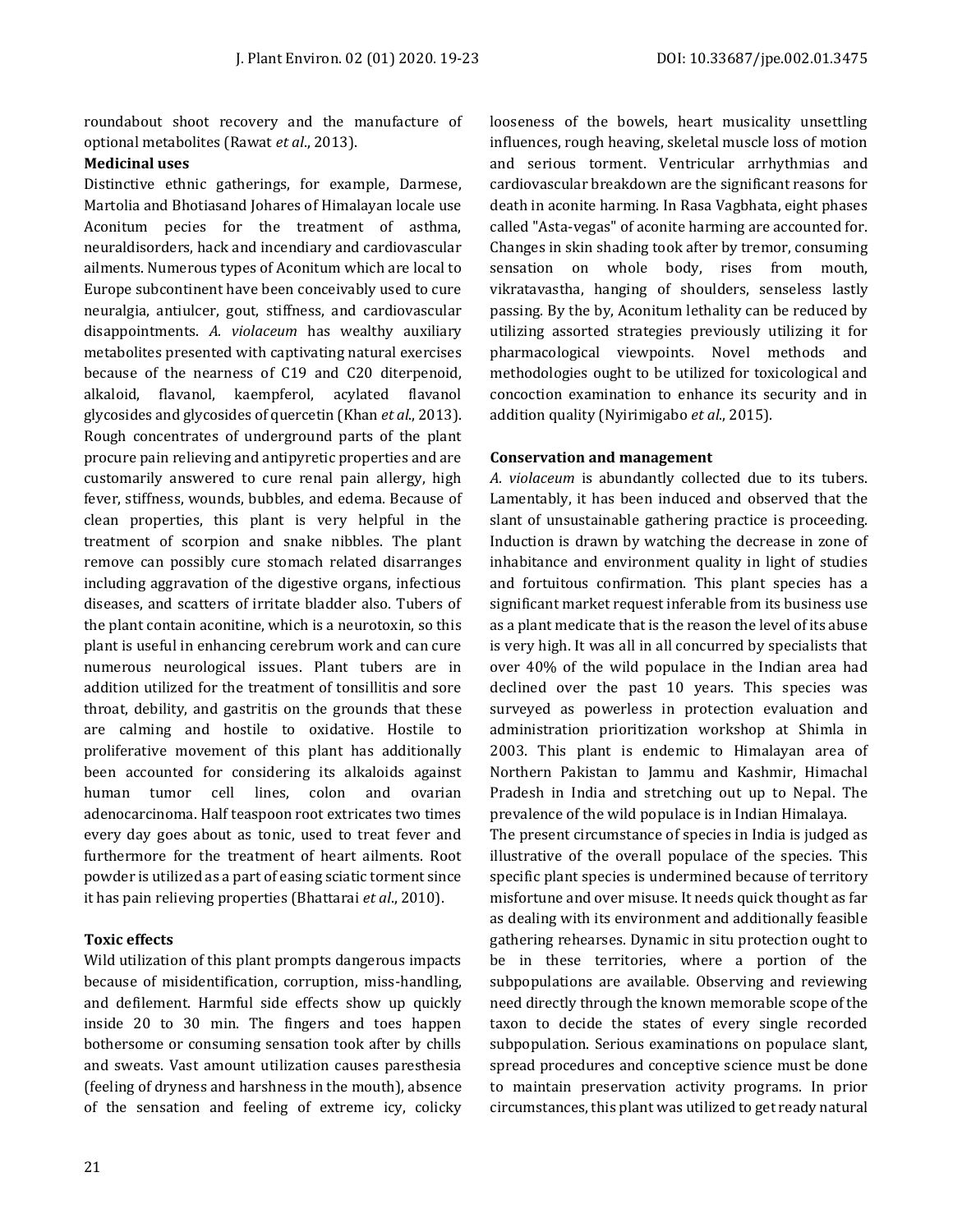definitions by nearby individuals in minute amounts. Presently, commercialization of plant-based medications lately has supported the request and significant misuse of this plant. The over-the-top gathering and absence of sorted out development prompt the enormous consumption of characteristic germplasm of this restoratively critical plant species. Thus, current biotechnological systems must be received to shield this regular germplasm from annihilation to satisfy the rising interest of the plant material. In vitro spread methods have contributed outstandingly to the advance of pharmaceutical industry over the previous decades in a various of ways including varietal development. The use of in vitro systems for quick mass proliferation assumes a key part in recuperation of jeopardized species, in result beating the danger of extinction (Nadeem *et al*., 2001). Another procedure of protection is cryo-stockpiling or ordinary stockpiling of imperative plant species under in vitro condition to save germplasm. Another normal system of in vitro capacity is the usage of alginate epitome of explants to create engineered seeds (Mishra *et al*., 2011; Rihan *et al*., 2011).

## **CONCLUSIONS**

*Aconitum violaceum* demonstrates wide dissemination on high fields of Central Himalaya. In customary prescription framework, this plant is utilized for curing numerous sicknesses, for example, hack, cardiovascular infections, neuraldisorders, neuralgia, articular torment, gout, stiffness, and heart disappointment also. For the most part root and tubers of the plant are restoratively used in natural details. Dynamic constituents of this plant incorporate atisine, indaconitin, aconitine, indaconitine, flavonoids, starch, sparteine, tannins, tars, benzoic corrosive and aconitic corrosive. Wild utilization of this plant prompts lethal impacts because of misidentification, corruption, miss-handling, and tainting. Dangerous side effects show up quickly inside 20 to 30 min. Due to over misuse, this plant is confronting danger of eradication. Present day biotechnology systems, for example, cryocapacity and solidifying of whole plant and manufactured seeds can assume imperative part in security, administration, and protection of this plant. As it is endemic to a topographically restricted piece of the Himalayas so living space administration hones is likewise received for the preservation of this valuable plant.

## **REFERENCES**

Abbott, A. 2005. Survey questions safety of alternative

medicine. Nature, 436: 898.

- Bhattarai, S., R.P. Chaudhary, C.L. Quave and R.S. Taylor. 2010. The use of medicinal plants in the trans-Himalayan arid zone of Mustang District, Nepal. Journal of Ethnobiology and Ethnomedicine, 6(1): 1-11.
- Braca, A., G. Fico, I. Morelli, F. De Simone, F. Tomè and N. De Tommasi. 2003. Antioxidant, and free radical scavenging activity of flavonol glycosides from different Aconitum species. Journal of Ethnopharmacology, 86(1): 63-67.
- Hou, J.P. and Y. Jin. 2005. The healing power of Chinese herbs and medicinal recipes. New York, London, Oxford: The Haworth Integrative Healing Press, 328-31.
- Khan, S.M., S. Page, H. Ahmad, H. Shaheen, Z. Ullah and M. Ahmad. 2013. Medicinal flora and ethnoecological knowledge in the Naran Valley, Western Himalaya, Pakistan. Journal of Ethnopharmacology, 9(1): 1- 13.
- Miana, G.A., M. Ikram, M.I. Khan and F. Sultana. 1971. Alkaloids of *Aconitum violaceum*. Phytochemistry, 10(12): 3320-2.
- Mishra, J., M. Singh, L.M.S. Palni and S.K. Nandi. 2011. Assessment of genetic fidelity of encapsulated microshoots of *Picrorhiza kurroa*. Plant Cell, Tissue and Organ Culture, 104(2): 181-186.
- Nadeem, M., A. Kumar, S.K. Nandi and L.M.S. Palni. 2001. Tissue culture of medicinal plants with reference to Kumaun Himalaya. Proceedings of the workshop on Himalayan medicinal plantspotential and prospects, Kosi-Katarmal, Almora, 5–7.
- Narayana, K.R., M.S. Reddy, M.R. Chaluvedi and D.R. Krishna. 2001. Bioflavonoids classification, pharmacological, biochemical effects and therapeutic potential. Indian journal of pharmacology, 33(1): 2-16.
- Nyirimigabo, E., Y. Xu, Y. Li, Y. Wang, K. Agyemang and Y. Zhang. 2015. A review on phytochemistry, pharmacology and toxicology studies of *A. conitum*. Journal of Pharmacy and Pharmacology, 67(1): 1- 19.
- Rana, C.S., A. Sharma, N. Kumar, L.R. Dangwal and J.K. Tiwari. 2010. Ethnopharmacology of some important medicinal plants of Nanda Devi National Park (NDNP) Uttarakhand, Indian National Science Academy, 8(11): 9-14.

Rawat, J.M., B. Rawat, A. Chandra and S. Nautiyal. 2013.